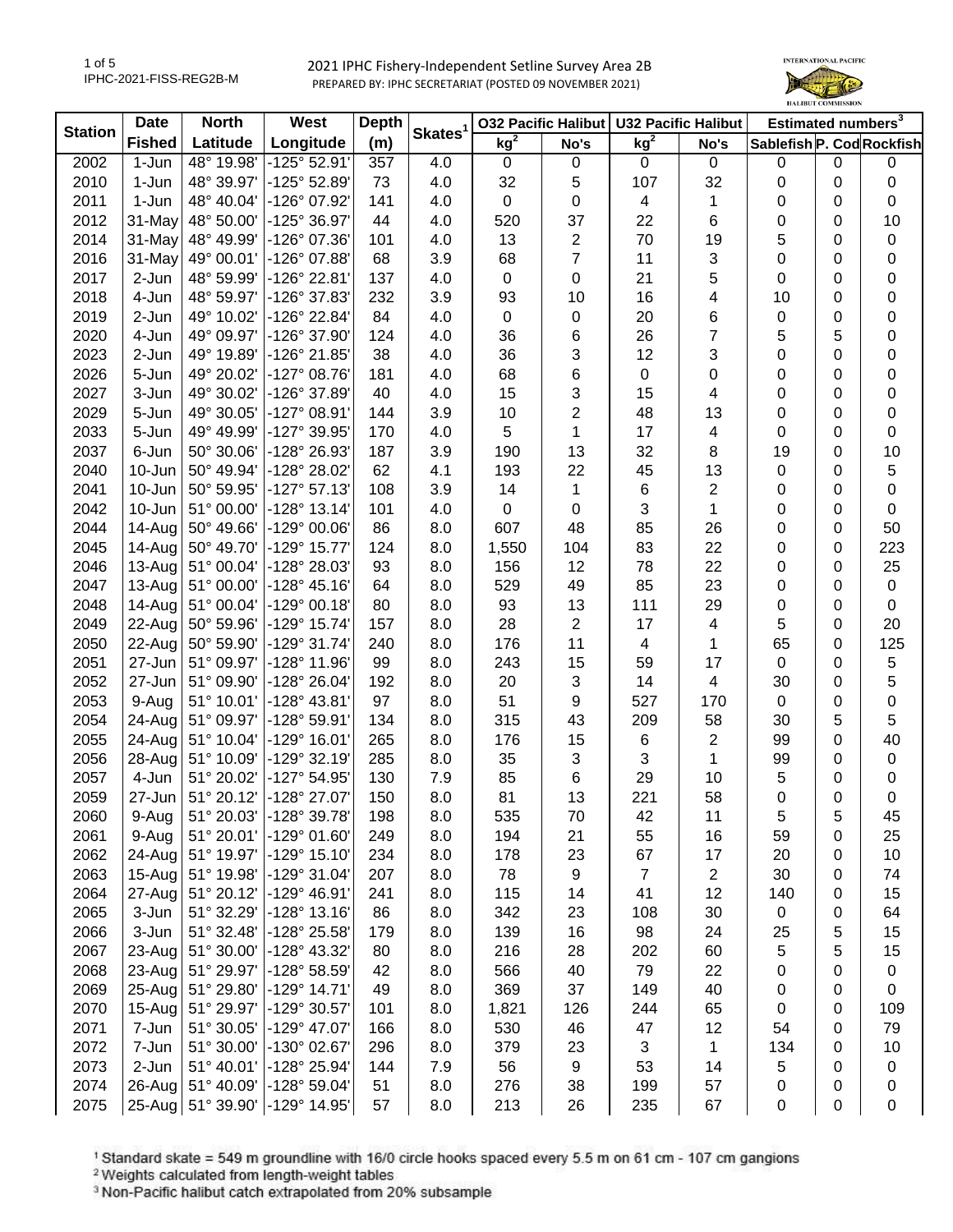

| <b>Station</b> | <b>Date</b>   | <b>North</b>      | West                  | <b>Depth</b> | Skates <sup>1</sup> |                 |                | 032 Pacific Halibut   U32 Pacific Halibut |                         | Estimated numbers <sup>3</sup> |             |             |
|----------------|---------------|-------------------|-----------------------|--------------|---------------------|-----------------|----------------|-------------------------------------------|-------------------------|--------------------------------|-------------|-------------|
|                | <b>Fished</b> | Latitude          | Longitude             | (m)          |                     | kg <sup>2</sup> | No's           | kg <sup>2</sup>                           | No's                    | Sablefish P. Cod Rockfish      |             |             |
| 2076           | 25-Aug        | 51° 39.97'        | $-129°30.94'$         | 95           | 8.0                 | 6               | 1              | 131                                       | 36                      | 0                              | $\pmb{0}$   | 0           |
| 2077           | 7-Jun         | 51° 39.96'        | -129° 47.07'          | 260          | 8.0                 | 98              | 10             | 25                                        | 6                       | 10                             | 0           | 10          |
| 2078           | 2-Jun         | 51° 49.49'        | -128° 26.01'          | 146          | 7.9                 | 94              | 10             | 107                                       | 31                      | 10                             | 0           | 0           |
| 2079           | $17 - Aug$    | 51° 49.84'        | $-128° 41.43'$        | 112          | 8.0                 | 41              | $\overline{7}$ | 136                                       | 39                      | 15                             | 0           | 0           |
| 2080           |               | 26-Aug 51° 50.03' | $-128°58.06'$         | 80           | 8.0                 | 285             | 37             | 614                                       | 175                     | 0                              | 0           | 50          |
| 2081           | 8-Aug         | 51° 50.03'        | -129° 13.96'          | 119          | 8.0                 | 141             | 20             | 326                                       | 89                      | 0                              | 0           | 10          |
| 2082           | 8-Aug         | 51° 50.03'        | -129° 30.93'          | 252          | 8.0                 | 25              | $\mathbf{2}$   | $\overline{4}$                            | $\mathbf 1$             | 35                             | 0           | 59          |
| 2083           | 26-Jun        | 52° 00.03'        | $-128° 41.98'$        | 161          | 8.0                 | 336             | 49             | 297                                       | 73                      | 0                              | 0           | $\pmb{0}$   |
| 2084           | 26-Jun        | 52° 00.08'        | -128° 57.83'          | 144          | 8.0                 | 517             | 75             | 591                                       | 149                     | $\pmb{0}$                      | 0           | 5           |
| 2085           | 8-Aug         | 52° 00.14'        | -129° 12.32'          | 174          | 8.0                 | 135             | 20             | 50                                        | 12                      | 15                             | 5           | 15          |
| 2086           | 26-Jun        | 52° 09.98'        | -128° 40.86'          | 216          | 8.0                 | 131             | 9              | 15                                        | $\overline{\mathbf{4}}$ | 25                             | 0           | 89          |
| 2087           | 18-Jun        | 51° 39.95'        | -130° 02.73'          | 355          | 8.1                 | 5               | 1              | 6                                         | $\overline{2}$          | 162                            | 0           | $\mathsf 0$ |
| 2088           | 18-Jun        | 51° 40.01'        | -130° 18.75'          | 258          | 7.9                 | 419             | 32             | 4                                         | 1                       | 59                             | 0           | 5           |
| 2089           | 15-Jun        | 51° 50.00'        | $-129°$ 47.18'        | 256          | 8.0                 | 55              | 6              | 0                                         | 0                       | 15                             | 0           | 20          |
| 2090           | 18-Jun        | 51° 50.00'        | -130° 02.97'          | 183          | 8.1                 | 276             | 31             | 51                                        | 13                      | 10                             | 0           | 51          |
| 2091           | 19-Jun        | 51° 50.09'        | -130° 19.02'          | 212          | 7.9                 | 383             | 33             | 38                                        | 10                      | 39                             | 0           | 64          |
| 2092           | 19-Jun        | 51° 49.92'        | -130° 34.35'          | 287          | 8.0                 | 189             | 16             | 38                                        | 10                      | 90                             | 0           | 5           |
| 2093           | 19-Jun        | 51° 50.24'        | -130° 52.05'          | 185          | 8.0                 | 567             | 31             | 28                                        | $\overline{7}$          | 5                              | 0           | 193         |
| 2095           | 15-Jun        | 51° 59.99'        | -129° 47.32'          | 115          | 8.0                 | 58              | $\overline{4}$ | 104                                       | 32                      | 0                              | 5           | 75          |
| 2096           | 23-Jun        | 52° 00.05'        | -130° 03.13'          | 139          | 8.0                 | 178             | 23             | 252                                       | 80                      | 0                              | 0           | $\mathsf 0$ |
| 2097           | 22-Jun        | 52° 00.04'        | -130° 19.27'          | 355          | 8.1                 | 18              | $\overline{2}$ | 0                                         | $\mathbf 0$             | 121                            | 0           | 5           |
| 2098           | 22-Jun        | 52° 00.42'        | -130° 34.98'          | 240          | 8.0                 | 299             | 21             | 22                                        | 5                       | 105                            | 5           | 10          |
| 2099           | 21-Jun        | 51° 59.97'        | -130° 51.85'          | 188          | 7.9                 | 364             | 38             | 94                                        | 24                      | 25                             | 0           | 74          |
| 2100           | $11 - Jun$    | 52° 09.99'        | -128° 56.76'          | 170          | 8.0                 | 250             | 29             | 119                                       | 32                      | 5                              | 0           | 15          |
| 2101           | 11-Jun        | 52° 10.03'        | -129° 13.92'          | 170          | 7.9                 | 53              | $\overline{7}$ | 44                                        | 12                      | 5                              | 0           | 0           |
| 2102           | 14-Jun        | 52° 10.78'        | -129° 25.48'          | 170          | 8.0                 | 698             | 72             | 238                                       | 61                      | 0                              | 20          | 5           |
| 2103           | 23-Jun        | 52° 10.03'        | -129° 45.63'          | 207          | 8.0                 | 65              | 6              | 21                                        | 5                       | $\mathbf 0$                    | 0           | 25          |
| 2104           | 23-Jun        | 52° 09.99'        | -130° 02.98'          | 170          | 7.9                 | 121             | 15             | 129                                       | 34                      | 5                              | 5           | 10          |
| 2105           | 22-Jun        | 52° 10.19'        | -130° 18.63'          | 413          | 8.0                 | 25              | 1              | 0                                         | $\mathbf 0$             | 85                             | 0           | 5           |
| 2106           | 10-Jul        | 52° 09.87'        | -130° 35.10'          | 196          | 8.0                 | 347             | 34             | 10                                        | 3                       | 40                             | 0           | 30          |
| 2107           | 21-Jun        | 52° 09.99'        | -130° 52.45'          | 221          | 8.0                 | 248             | 21             | 31                                        | 8                       | 10                             | 5           | 25          |
| 2108           | 14-Jun        | 52° 19.98'        | -129° 13.28'          | 135          | 8.0                 | 337             | 55             | 530                                       | 141                     | 0                              | 35          | 10          |
| 2109           | 14-Jun        | 52° 19.97'        | -129° 26.67'          | 154          | 8.0                 | 518             | 54             | 266                                       | 71                      | 0                              | 20          | 10          |
| 2110           | 13-Jun        | 52° 19.95'        | -129° 50.51'          | 194          | 8.0                 | 258             | 33             | 293                                       | 84                      | 0                              | 10          | 25          |
| 2111           | 13-Jun        | 52° 20.02'        | $-130^{\circ}$ 02.73  | 223          | 8.0                 | 130             | 13             | 28                                        | 7                       | 5                              | 0           | 35          |
| 2112           | 10-Jul        | 52° 19.99'        | $-130^{\circ}$ 19.14' | 344          | 8.0                 | 38              | $\mathbf{2}$   | 0                                         | 0                       | 125                            | 0           | 5           |
| 2113           | $10 -$ Jul    | 52° 19.82'        | -130° 35.01'          | 166          | 8.0                 | 242             | 16             | 18                                        | 5                       | 25                             | 15          | 5           |
| 2114           | 9-Jul         | 52° 20.00'        | -130° 51.87'          | 143          | 8.0                 | 251             | 33             | 142                                       | 37                      | 0                              | 0           | 10          |
| 2115           | 12-Jun        | 52° 29.96'        | $-129°32.41'$         | 91           | 8.0                 | 555             | 44             | 242                                       | 70                      | 0                              | 0           | 10          |
| 2116           | 13-Jun        | 52° 33.52'        | $-129°$ 44.17         | 148          | 7.7                 | 663             | 79             | 503                                       | 132                     | 0                              | 5           | 0           |
| 2117           | $11 -$ Jul    | 52° 30.01'        | $-130^{\circ}$ 02.10' | 269          | 8.0                 | 102             | 12             | 4                                         | 1                       | 5                              | 0           | 10          |
| 2118           | $11 -$ Jul    | 52° 30.00'        | -130° 19.31'          | 256          | 8.0                 | 272             | 19             | $\overline{7}$                            | $\overline{2}$          | 50                             | 0           | 15          |
| 2119           | 8-Jul         | 52° 30.01'        | -130° 34.95'          | 121          | 8.0                 | 342             | 46             | 168                                       | 44                      | 0                              | 5           | 25          |
| 2120           | 9-Jul         | 52° 30.01'        | -130° 52.30'          | 106          | 8.0                 | 1,021           | 94             | 261                                       | 71                      | 0                              | 5           | 40          |
| 2121           | 4-Jul         | 52° 39.90'        | -129° 45.98'          | 188          | 8.0                 | 331             | 36             | 44                                        | 10                      | 15                             | $\mathbf 0$ | 35          |
| 2122           | $11 -$ Jul    | 52° 39.93'        | -130° 02.04'          | 265          | 8.0                 | 52              | $\sqrt{5}$     | 0                                         | $\pmb{0}$               | 35                             | 0           | 5           |
| 2123           | 8-Jul         | 52° 40.03'        | -130° 19.27'          | 216          | 8.0                 | 62              | 6              | 9                                         | $\overline{2}$          | 35                             | 0           | 30          |
| 2124           | 8-Jul         | 52° 40.00'        | -130° 34.57'          | 143          | 8.0                 | 400             | 49             | 108                                       | 27                      | 10                             | 0           | 40          |
| 2125           | 7-Jul         | 52° 50.06'        | -130° 02.00'          | 258          | 8.0                 | 15              | 2              | 0                                         | 0                       | 55                             | 0           | 40          |
| 2126           | 7-Jul         | 52° 49.94'        | -130° 18.57'          | 210          | 8.0                 | 139             | 13             | 9                                         | $\overline{2}$          | $\pmb{0}$                      | 0           | 0           |

<sup>1</sup> Standard skate = 549 m groundline with 16/0 circle hooks spaced every 5.5 m on 61 cm - 107 cm gangions <sup>2</sup> Weights calculated from length-weight tables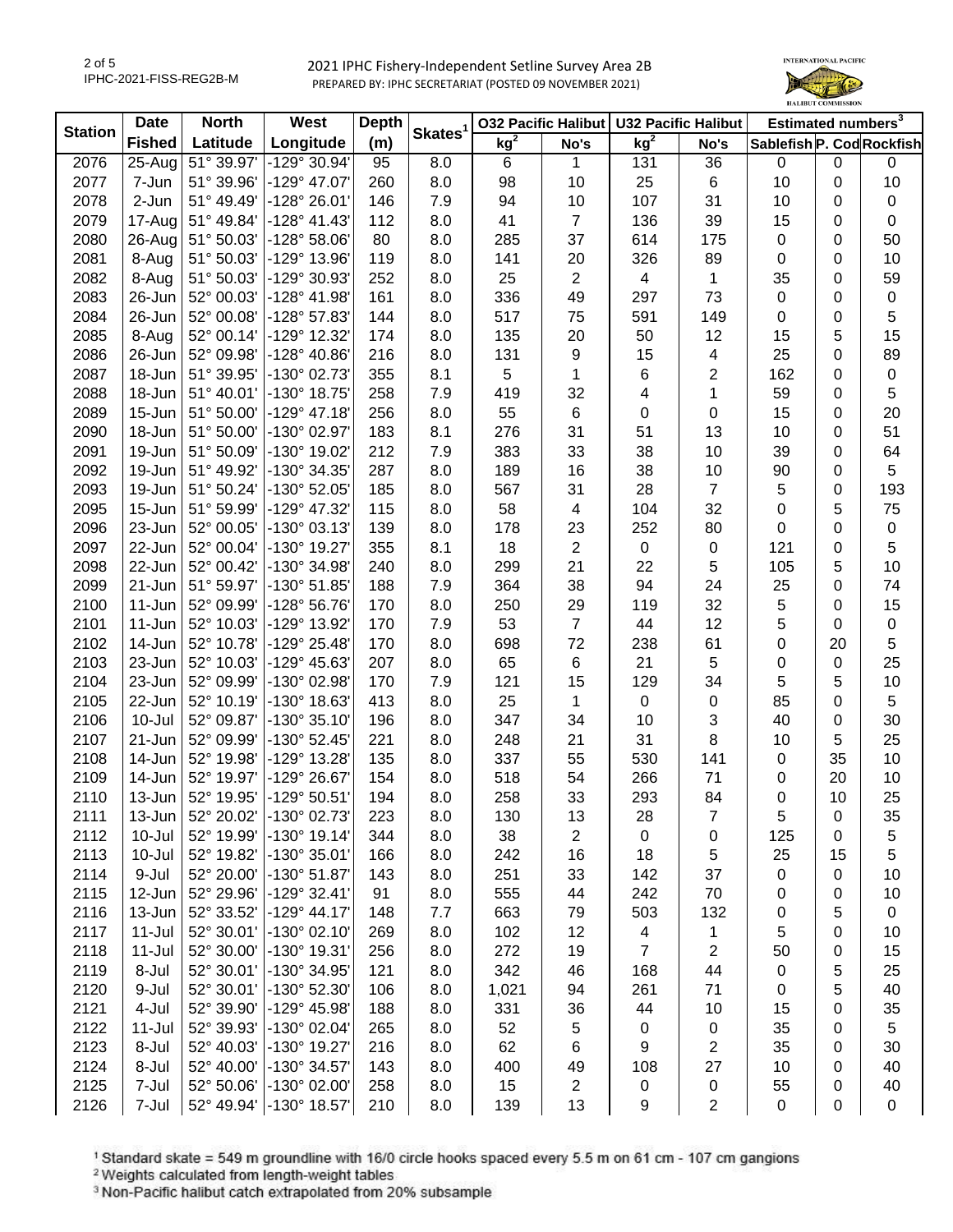

| <b>Station</b> | <b>Date</b>   | <b>North</b> | West                  | <b>Depth</b> | Skates <sup>1</sup> |                 |             | 032 Pacific Halibut   U32 Pacific Halibut |                | Estimated numbers <sup>3</sup> |             |             |
|----------------|---------------|--------------|-----------------------|--------------|---------------------|-----------------|-------------|-------------------------------------------|----------------|--------------------------------|-------------|-------------|
|                | <b>Fished</b> | Latitude     | Longitude             | (m)          |                     | kg <sup>2</sup> | No's        | kg <sup>2</sup>                           | No's           | Sablefish P. Cod Rockfish      |             |             |
| 2127           | 3-Jul         | 52° 59.77'   | $-129^{\circ}$ 44.93' | 179          | 8.0                 | 165             | 16          | 125                                       | 38             | 45                             | 5           | 40          |
| 2128           | 7-Jul         | 53° 00.02'   | -130° 01.70'          | 176          | 8.0                 | 252             | 29          | 89                                        | 22             | 40                             | 0           | 30          |
| 2129           | 8-Jun         | 52° 29.98'   | $-131^{\circ}$ 08.04' | 84           | 8.0                 | 534             | 64          | 205                                       | 57             | $\mathbf 0$                    | 0           | 20          |
| 2130           | 8-Jun         | 52° 30.01'   | -131° 25.03'          | 124          | 8.0                 | 260             | 27          | 27                                        | 6              | 0                              | 0           | 15          |
| 2131           | 7-Aug         | 52° 39.97'   | -130° 52.01'          | 93           | 8.0                 | 523             | 48          | 324                                       | 88             | 0                              | 0           | $\pmb{0}$   |
| 2132           | 9-Jun         | 52° 39.90'   | -131° 07.89'          | 69           | 8.0                 | 209             | 22          | 38                                        | 10             | 0                              | 0           | $\pmb{0}$   |
| 2133           | 7-Aug         | 52° 50.02'   | -130° 34.91'          | 112          | 8.0                 | 207             | 25          | 113                                       | 30             | 0                              | 40          | 54          |
| 2134           | 7-Aug         | 52° 50.03'   | -130° 51.73'          | 48           | 8.0                 | 559             | 58          | 191                                       | 56             | 0                              | 5           | $\pmb{0}$   |
| 2135           | 6-Aug         | 53° 00.01'   | $-130^{\circ}$ 18.00' | 207          | 8.0                 | 75              | 5           | $\pmb{0}$                                 | 0              | 35                             | 0           | 30          |
| 2136           | 6-Aug         | 52° 59.94'   | -130° 35.02'          | 95           | 8.0                 | 87              | 15          | 161                                       | 43             | $\mathbf 0$                    | 25          | $\pmb{0}$   |
| 2137           | 9-Jul         | 53° 09.08'   | -130° 17.82'          | 207          | 8.0                 | $\mathbf 0$     | $\mathbf 0$ | 10                                        | 3              | 30                             | 0           | 89          |
| 2139           | 5-Aug         | 53° 10.10'   | $-130^{\circ}$ 52.01  | 104          | 8.0                 | 77              | 13          | 66                                        | 18             | 10                             | 50          | $\pmb{0}$   |
| 2140           | 9-Jul         | 53° 19.92'   | -130° 17.95'          | 101          | 8.0                 | 926             | 103         | 251                                       | 73             | $\mathbf 0$                    | 5           | $\pmb{0}$   |
| 2141           | 17-Jun        | 53° 20.07'   | -130° 34.93'          | 75           | 8.0                 | 281             | 29          | 207                                       | 59             | $\pmb{0}$                      | 5           | 64          |
| 2142           | 17-Jun        | 53° 20.01'   | -130° 52.02'          | 139          | 8.0                 | 598             | 81          | 114                                       | 28             | 10                             | 20          | 10          |
| 2143           | 27-Jul        | 53° 20.09'   | -132° 48.96'          | 141          | 8.0                 | 474             | 31          | 176                                       | 53             | 0                              | 0           | 149         |
| 2144           | 27-Jul        | 53° 20.22'   | -133° 06.01'          | 232          | 8.0                 | 889             | 61          | 9                                         | $\overline{2}$ | 139                            | 0           | 54          |
| 2145           | 10-Jul        | 53° 29.99'   | $-130^{\circ} 51.89'$ | 93           | 8.0                 | 247             | 35          | 158                                       | 42             | 5                              | 64          | 5           |
| 2146           | 27-Jul        | 53° 30.05'   | -133° 05.91'          | 362          | 8.0                 | 425             | 34          | 21                                        | 5              | 69                             | 0           | 168         |
| 2147           | 12-Jun        | 53° 39.98'   | -130° 35.11'          | 48           | 7.9                 | 38              | 5           | 34                                        | 12             | $\mathbf 0$                    | 15          | $\pmb{0}$   |
| 2148           | 12-Jun        | 53° 40.02'   | -130° 51.97'          | 48           | 8.0                 | 139             | 19          | 149                                       | 45             | 0                              | $\mathbf 0$ | 0           |
| 2149           | 28-Jul        | 53° 40.05'   | -133° 06.82'          | 146          | 8.0                 | 993             | 68          | 242                                       | 74             | 0                              | 0           | 124         |
| 2150           | 12-Jun        | 53° 49.91'   | -130° 51.96'          | 88           | 8.0                 | 22              | 4           | 29                                        | $\overline{7}$ | 5                              | 5           | $\pmb{0}$   |
| 2151           | 29-Jul        | 53° 59.95'   | -133° 24.90'          | 77           | 8.0                 | 1,421           | 94          | 101                                       | 25             | 0                              | 0           | 35          |
| 2152           | 4-Aug         | 54° 10.01'   | $\vert$ -130° 34.97'  | 104          | 8.0                 | 205             | 13          | 28                                        | 10             | 0                              | $\Omega$    | $\mathbf 5$ |
| 2153           | $20$ -Jun     | 54° 10.08'   | -132° 00.01'          | 69           | 8.0                 | 36              | 3           | 165                                       | 56             | 0                              | 25          | $\mathbf 0$ |
| 2154           | 12-Jul        | 54° 10.05'   | -132° 16.84'          | 91           | 7.9                 | 26              | 4           | 251                                       | 94             | 0                              | 0           | $\pmb{0}$   |
| 2155           | 13-Jul        | 54° 10.02'   | -132° 34.14'          | 86           | 8.0                 | 256             | 13          | 372                                       | 133            | 0                              | 5           | 10          |
| 2156           | 29-Jul        | 54° 09.78'   | -133° 09.30'          | 66           | 8.0                 | 863             | 68          | 337                                       | 99             | 0                              | $\mathbf 0$ | 30          |
| 2157           | 31-Jul        | 54° 09.99'   | -133° 25.49'          | 397          | 8.0                 | 190             | 16          | 23                                        | 6              | 129                            | $\mathbf 0$ | 30          |
| 2158           | 4-Aug         | 54° 20.09'   | -130° 35.04'          | 86           | 8.0                 | 145             | 14          | 101                                       | 29             | 5                              | 15          | 40          |
| 2159           | 21-Jul        | 54° 19.76'   | $-131°08.71'$         | 60           | 8.0                 | 96              | 16          | 360                                       | 100            | 0                              | 25          | $\mathbf 0$ |
| 2160           | 20-Jul        | 54° 19.99'   | -131° 25.84'          | 168          | 8.0                 | 161             | 25          | 93                                        | 23             | 25                             | 10          | 35          |
| 2161           | 20-Jun        | 54° 20.14'   | -131° 43.08'          | 192          | 8.0                 | 421             | 54          | 137                                       | 35             | 15                             | 5           | 5           |
| 2162           | $20$ -Jun     | 54° 19.99'   | -132° 00.85'          | 247          | 8.0                 | 235             | 16          | 5                                         | 1              | 124                            | 0           | 30          |
| 2163           | 12-Jul        | 54° 19.98'   | $-132^{\circ}$ 18.16  | 214          | 8.0                 | 641             | 43          | 28                                        | 9              | 54                             | 20          | 15          |
| 2164           | 12-Jul        | 54° 19.98'   | -132° 35.45'          | 267          | 8.0                 | 176             | 12          | 8                                         | 3              | 99                             | 0           | 40          |
| 2165           | 13-Jul        | 54° 20.11'   | $-132°52.06'$         | 344          | 8.0                 | 427             | 17          | 12                                        | 4              | 158                            | 0           | $\pmb{0}$   |
| 2166           | 31-Jul        | 54° 19.74'   | -133° 08.91'          | 461          | 8.0                 | 389             | 17          | 10                                        | 3              | 163                            | 0           | 10          |
| 2167           | 14-Jul        | 54° 20.16'   | -133° 26.02'          | 219          | 8.0                 | 987             | 84          | 87                                        | 23             | 40                             | 10          | 124         |
| 2168           | 30-Jul        | 54° 19.70'   | $-133^{\circ}$ 43.01  | 247          | 8.0                 | 755             | 59          | 103                                       | 27             | 30                             | 5           | 5           |
| 2169           | 4-Aug         | 54° 30.08'   | $\vert$ -130° 34.95'  | 115          | 8.0                 | 146             | 15          | 131                                       | 38             | 30                             | 10          | 10          |
| 2170           | 19-Jul        | 54° 30.16'   | $-131°08.50'$         | 141          | 8.0                 | 132             | 18          | 107                                       | 28             | 50                             | 0           | $\pmb{0}$   |
| 2171           | 20-Jul        | 54° 29.97'   | $-131°26.00'$         | 124          | 8.0                 | 572             | 65          | 480                                       | 122            | 5                              | 10          | 40          |
| 2172           | 20-Jul        | 54° 30.05'   | -131° 43.65'          | 338          | 8.0                 | 37              | 4           | $\,$ 5 $\,$                               | 1              | 104                            | $\mathbf 0$ | 5           |
| 2205           | 1-Jun         | 48° 20.50'   | $-126^{\circ}$ 07.96  | 545          | 3.9                 | $\mathbf 0$     | 0           | $\mathbf 0$                               | 0              | 0                              | 0           | 0           |
| 2208           | $30$ -May     | 48° 29.99'   | -125° 07.83'          | 135          | 4.0                 | 20              | 3           | 13                                        | 3              | 5                              | 0           | 0           |
| 2209           | 30-May        | 48° 39.81'   | $-124^{\circ} 53.30'$ | 27           | 3.9                 | 35              | 3           | 0                                         | 0              | 0                              | 0           | 0           |
| 2213           | $30$ -May     | 48° 49.99'   | -125° 23.07'          | 60           | 3.9                 | 25              | 3           | 0                                         | 0              | 0                              | 0           | 0           |
| 2214           | 4-Jun         | 48° 49.99'   | $-126°37.19'$         | 468          | 4.0                 | 6               | 1           | 0                                         | 0              | 55                             | 0           | 30          |
|                |               |              |                       |              |                     |                 |             |                                           |                |                                |             |             |

<sup>1</sup> Standard skate = 549 m groundline with 16/0 circle hooks spaced every 5.5 m on 61 cm - 107 cm gangions <sup>2</sup> Weights calculated from length-weight tables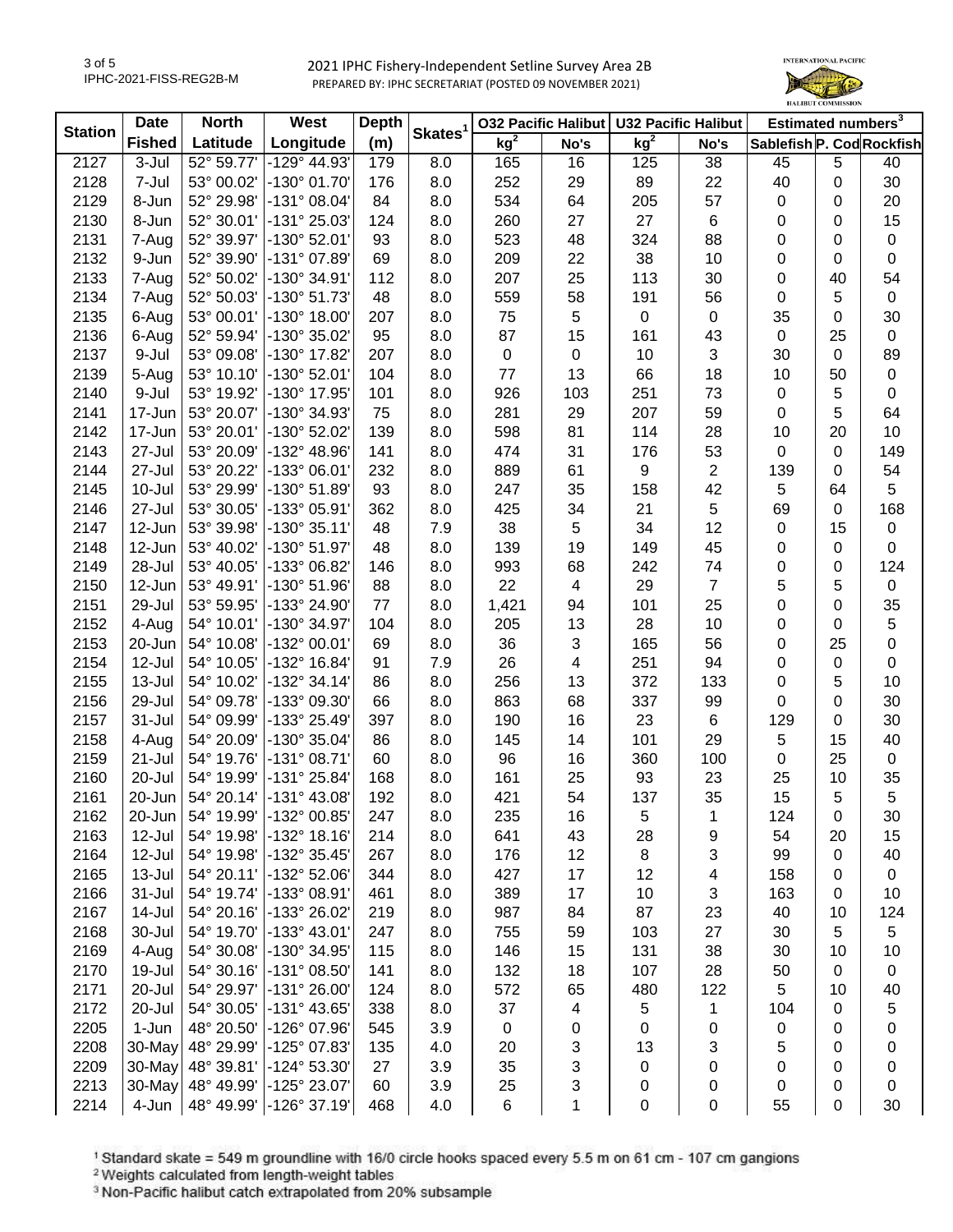4 of 5 IPHC-2021-FISS-REG2B-M



| <b>Station</b> | <b>Date</b>   | <b>North</b> | <b>West</b>           | <b>Depth</b> |                     | <b>032 Pacific Halibut</b> |                          | U32 Pacific Halibut |                | Estimated numbers <sup>3</sup> |    |             |
|----------------|---------------|--------------|-----------------------|--------------|---------------------|----------------------------|--------------------------|---------------------|----------------|--------------------------------|----|-------------|
|                | <b>Fished</b> | Latitude     | Longitude             | (m)          | Skates <sup>1</sup> | kg <sup>2</sup>            | No's                     | kg <sup>2</sup>     | No's           | Sablefish P. Cod Rockfish      |    |             |
| 2218           | 4-Jun         | 49° 00.00    | $-126^{\circ}$ 52.46  | 576          | 4.0                 | 0                          | $\mathbf 0$              | $\mathbf 0$         | $\mathbf 0$    | 20                             | 0  | 0           |
| 2221           | 2-Jun         | 49° 10.00'   | -126° 07.91'          | 44           | 3.9                 | 214                        | 21                       | 0                   | 0              | 0                              | 0  | 5           |
| 2232           | 3-Jun         | 49° 39.99'   | -126° 07.95'          | 346          | 4.0                 | 0                          | 0                        | 0                   | 0              | 0                              | 0  | 0           |
| 2233           | 5-Jun         | 49° 39.97'   | -127° 39.52'          | 611          | 4.0                 | 0                          | 0                        | 0                   | 0              | 15                             | 0  | 0           |
| 2247           | 6-Jun         | 50° 30.01'   | $-127°$ 41.96         | 115          | 4.0                 | 11                         | $\mathbf{2}$             | 3                   | 1              | 0                              | 0  | $\pmb{0}$   |
| 2257           | $13-Auq$      | 50° 52.39'   | $-128° 44.28'$        | 73           | 8.0                 | 781                        | 61                       | 68                  | 19             | 0                              | 0  | 5           |
| 2258           | 22-Aug        | 50° 50.25'   | $-129°31.71'$         | 415          | 2.5                 | 13                         | $\overline{2}$           | 4                   | 1              | 29                             | 0  | 10          |
| 2261           | 28-Aug        | 51° 02.53'   | $-129°$ 45.61'        | 501          | 8.0                 | 30                         | $\overline{c}$           | 0                   | 0              | 144                            | 0  | 50          |
| 2262           | 27-Aug        | 51° 12.57'   | $-130^{\circ}$ 01.15' | 508          | 8.0                 | 28                         | $\overline{2}$           | 0                   | 0              | 144                            | 0  | 74          |
| 2263           | 28-Aug        | 51° 10.01'   | $-129^{\circ}$ 45.60' | 448          | 8.0                 | 85                         | 6                        | 0                   | 0              | 178                            | 0  | 59          |
| 2264           | 4-Jun         | 51° 19.56'   | -127° 38.98'          | 121          | 8.0                 | 138                        | $\overline{7}$           | 5                   | 1              | 15                             | 0  | 20          |
| 2265           | 27-Aug        | 51° 19.81'   | -130° 02.56'          | 305          | 8.0                 | 105                        | 9                        | 6                   | 2              | 203                            | 0  | $\pmb{0}$   |
| 2266           | 30-May        | 51° 40.01'   | $-127°$ 22.91'        | 251          | 8.0                 | 77                         | 5                        | 4                   | 1              | 0                              | 0  | 5           |
| 2267           | 31-May        | 51° 40.21'   | $-127°54.94'$         | 338          | 7.9                 | 344                        | 42                       | 50                  | 12             | 74                             | 0  | $\pmb{0}$   |
| 2268           | 2-Jun         | 51° 39.82'   | -128° 12.87'          | 77           | 7.9                 | 270                        | 25                       | 93                  | 31             | 0                              | 0  | 10          |
| 2269           | 17-Aug        | 51° 39.98'   | $-128^\circ$ 42.78'   | 35           | 8.0                 | 343                        | 19                       | 13                  | 3              | 15                             | 0  | $\pmb{0}$   |
| 2270           | 31-May        | 51° 49.73'   | -127° 55.02'          | 320          | 8.0                 | 127                        | 15                       | 12                  | 3              | 89                             | 0  | $\pmb{0}$   |
| 2271           | 20-Jun        | 51° 59.86'   | -131° 07.98'          | 69           | 8.0                 | 1,258                      | 86                       | 102                 | 30             | 0                              | 0  | 74          |
| 2272           | 1-Jun         | 52° 09.66'   | $-126°50.46'$         | 238          | 7.9                 | 29                         | $\overline{2}$           | 0                   | 0              | 0                              | 0  | $\sqrt{5}$  |
| 2273           | 21-Jun        | 52° 10.20'   | -131° 07.98'          | 29           | 7.9                 | 206                        | 13                       | 8                   | 2              | 0                              | 0  | $\mathbf 0$ |
| 2274           | 20-Jun        | 52° 10.01'   | -131° 23.32'          | 170          | 8.0                 | 250                        | 15                       | 17                  | 5              | 5                              | 0  | 203         |
| 2275           | 1-Jun         | 52° 19.93'   | -127° 05.70'          | 218          | 8.0                 | 28                         | 1                        | 0                   | 0              | 0                              | 0  | $\pmb{0}$   |
| 2276           | 11-Jun        | 52° 20.02'   | $-128°57.15'$         | 48           | 8.0                 | 547                        | 55                       | 154                 | 45             | 0                              | 0  | 20          |
| 2277           | 9-Jul         | 52° 20.08'   | -131° 07.84'          | 82           | 8.0                 | 1,117                      | 54                       | 6                   | $\overline{2}$ | 0                              | 0  | 15          |
| 2278           | 12-Jun        | 52° 29.92'   | -129° 12.84'          | 110          | 8.0                 | 437                        | 38                       | 83                  | 22             | 0                              | 5  | 89          |
| 2279           | $1-Jul$       | 52° 39.95'   | -128° 56.52'          | 80           | 8.0                 | 192                        | 21                       | 35                  | 9              | 0                              | 0  | 35          |
| 2280           | 12-Jun        | 52° 39.98'   | -129° 17.32'          | 117          | 8.0                 | 380                        | 36                       | 117                 | 31             | 0                              | 0  | $\pmb{0}$   |
| 2283           | 1-Jul         | 52° 49.91'   | -129° 12.90'          | 108          | 8.0                 | 293                        | 37                       | 195                 | 56             | 0                              | 10 | 5           |
| 2284           | 2-Jul         | 52° 49.86'   | -129° 29.45'          | 194          | 8.0                 | 319                        | 26                       | 7                   | $\overline{2}$ | 59                             | 0  | 64          |
| 2285           | 9-Jun         | 52° 49.87'   | $-131°25.01'$         | 106          | 7.9                 | 405                        | 17                       | 0                   | 0              | 0                              | 0  | 20          |
| 2286           | 4-Jul         | 52° 50.01'   | $-129°$ 45.98'        | 123          | 7.8                 | 427                        | 34                       | 223                 | 59             | 29                             | 5  | 58          |
| 2287           | 9-Jun         | 52° 49.90'   | -131° 07.97'          | 26           | 8.0                 | 381                        | 26                       | 10                  | $\overline{2}$ | 0                              | 0  | $\,$ 5 $\,$ |
| 2288           | 10-Jun        | 52° 59.65'   | -131° 24.40'          | 18           | 7.9                 | 328                        | 21                       | 17                  | 4              | 0                              | 0  | $\mathbf 0$ |
| 2289           | 5-Aug         | 53° 00.02'   | -131° 08.89'          | 26           | 8.0                 | 114                        | 11                       | 13                  | 3              | 0                              | 0  | 5           |
| 2290           | 26-Jul        | 53° 00.28'   | -132° 15.58'          | 102          | 8.0                 | 853                        | 69                       | 80                  | 21             | 0                              | 0  | 69          |
| 2291           | 2-Jul         | 52° 59.76'   | -129° 28.00'          | 51           | 7.8                 | 153                        | 17                       | 105                 | 31             | 0                              | 0  | 15          |
| 2292           | 5-Aug         | 52° 59.98'   | -130° 52.00'          | 40           | 8.0                 | 790                        | 79                       | 253                 | 70             | 0                              | 0  | 5           |
| 2293           | 26-Jul        | 53° 01.12'   | -132° 32.10'          | 199          | 8.0                 | 663                        | 61                       | 116                 | 32             | 20                             | 0  | 45          |
| 2294           | 29-Jun        | 53° 09.97'   | -128° 39.74'          | 263          | 8.0                 | 56                         | 4                        | 0                   | 0              | 15                             | 0  | 20          |
| 2296           | $10 - Jun$    | 53° 09.96'   | -131° 24.50'          | 24           | 8.0                 | 231                        | 18                       | 0                   | 0              | 0                              | 0  | $\pmb{0}$   |
| 2297           | 25-Jun        | 53° 10.03'   | -131° 09.02'          | 33           | 8.0                 | 306                        | 22                       | 3                   | 1              | 0                              | 0  | 10          |
| 2298           | 3-Jul         | 53° 10.39'   | -129° 44.20'          | 93           | 8.0                 | 369                        | 21                       | 4                   | 1              | 0                              | 5  | 15          |
| 2299           | 9-Jul         | 53° 11.00'   | -130° 01.98'          | 95           | 8.0                 | 967                        | 90                       | 60                  | 15             | 11                             | 17 | 6           |
| 2301           | 29-Jun        | 53° 19.93'   | -128° 54.86'          | 404          | 8.0                 | 100                        | 6                        | 0                   | 0              | 85                             | 0  | 0           |
| 2302           | 11-Jun        | 53° 19.94'   | -131° 38.93'          | 26           | 8.0                 | 132                        | 9                        | 4                   | 1              | 0                              | 0  | $\mathbf 0$ |
| 2303           | 30-Jun        | 53° 19.74'   | -129° 11.54'          | 470          | 7.9                 | 244                        | 14                       | 4                   | 1              | 132                            | 0  | 5           |
| 2304           | $11 - Jun$    | 53° 19.99'   | $-131°25.14'$         | 29           | 8.0                 | 475                        | 30                       | 9                   | 3              | 0                              | 0  | 0           |
| 2305           | 25-Jun        | 53° 19.99'   | -131° 09.02'          | 33           | 8.0                 | 841                        | 55                       | 75                  | 20             | 0                              | 0  | 5           |
| 2306           | 3-Jul         | 53° 19.92'   | -129° 44.89'          | 203          | 7.8                 | 51                         | 3                        | 0                   | 0              | 15                             | 0  | 0           |
| 2307           | 30-Jun        | 53° 29.80'   | -129° 12.02'          | 368          | 8.0                 | 39                         | $\overline{\mathcal{A}}$ | 0                   | 0              | 89                             | 0  | 10          |

<sup>1</sup> Standard skate = 549 m groundline with 16/0 circle hooks spaced every 5.5 m on 61 cm - 107 cm gangions <sup>2</sup> Weights calculated from length-weight tables